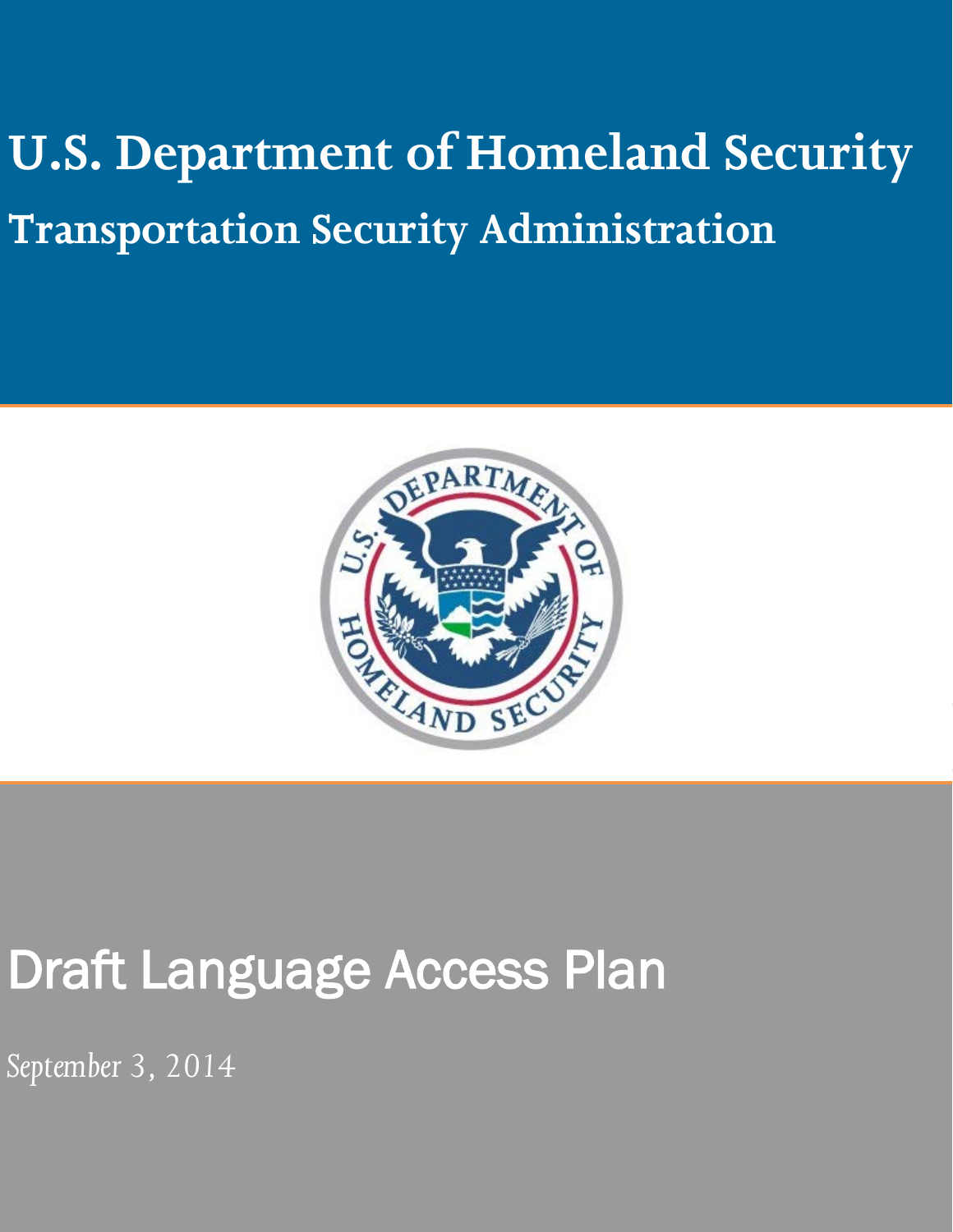### **Table of Contents**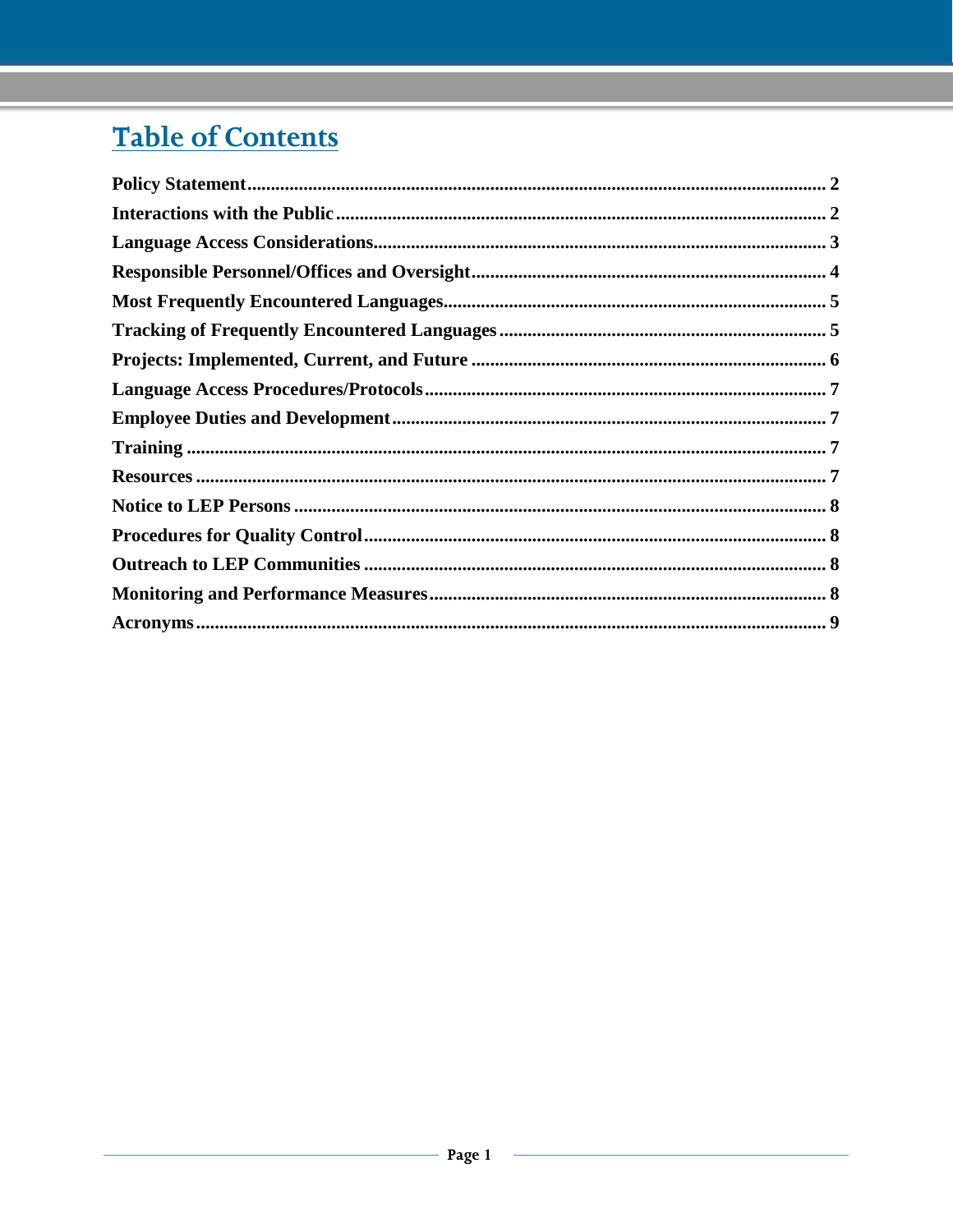#### <span id="page-2-0"></span>**Policy Statement**

It is the policy of the Department of Homeland Security (DHS) to provide meaningful access for individuals with limited English proficiency to operations, services, activities, and programs that support each Homeland Security mission area by providing quality language assistance services in a timely manner. DHS Components, therefore, should incorporate language access considerations into their routine strategic and business planning, identify and translate crucial documents into the most frequently encountered languages, provide interpretive services where appropriate, and educate personnel about language access responsibilities and how to utilize available language access resources.<sup>[1](#page-2-2)</sup>

Public: The Language Access Policy Statement and the Language Access Plan will be posted to the Transportation Security Administration's (TSA) external website [\(www.tsa.gov\)](http://www.tsa.gov/), linked to relevant social media, and disseminated to TSA's Coalition members electronically, in an accessible format so as to provide Section 508 compliance.

Internal: The Language Access Policy Statement and the Language Access Plan will be posted to TSA's internal website and disseminated through the available employee communications networks, including the TSA Language Access Working Group. The DHS Language Access Plan (February 2012) was distributed to the workforce through the Assistant Administrators.

#### <span id="page-2-1"></span>**Interactions with the Public \_\_\_\_\_\_\_**

The offices that have the most frequent interaction with the public, especially communities with limited English proficiency, are the following:

Office of Security Operations:

 $\overline{a}$ 

The Office of Security Operations (OSO) supervises the transportation security officers (TSOs) who screen 1.7 million passengers daily at airports nationwide and encounter individuals with limited English proficiency and individuals who have language-based or sensory disabilities, particularly at international gateways. OSO tested a language access initiative that intends to: (1) facilitate better communication with individuals needing language assistance at the checkpoints; (2) enhance screening compliance during pat-down and headwear screening procedures; and (3) improve the overall checkpoint screening process for individuals with limited English proficiency.

Office of Strategic Communications and Public Affairs:

The Office of Strategic Communications and Public Affairs (SCPA), as primary communication output portal, uses various media to communicate with internal and external audiences, including daily media relations, print collateral, internal and external web portals, and social media.

<span id="page-2-2"></span><sup>&</sup>lt;sup>1</sup> <http://www.dhs.gov/xlibrary/assets/crcl/crcl-dhs-language-access-plan.pdf>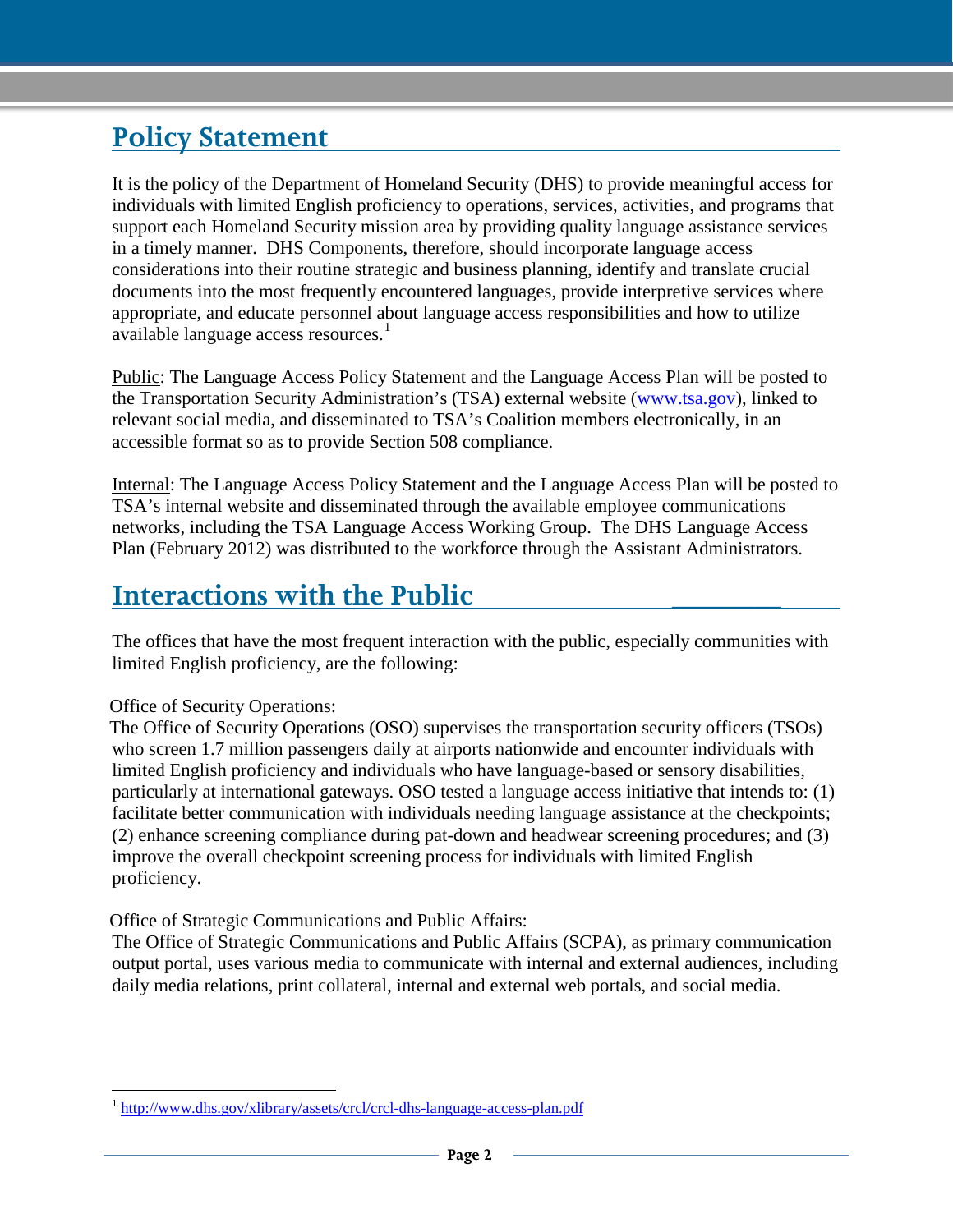Office of Civil Rights and Liberties, Ombudsman, & Traveler Engagement: The Office of Civil Rights and Liberties, Ombudsman, and Traveler Engagement (CRL/OTE) has multiple divisions that interact directly with the public. The TSA Contact Center (TCC) is the primary point of contact to TSA for the general public via telephone and electronic mail. The Disability and Multicultural Division processes complaints from the public on civil rights and civil liberties issues, and maintains an open dialogue with members of a coalition of public advocacy groups.

Office of Security Policy and Industry Engagement:

The Office of Security Policy and Industry Engagement, which heads credentialing programs Like Transportation Worker Identification Credentialing (TWIC), the Hazardous Materials Endorsement (HME) program, Aviation Workers, and the Alien Flight Student Program, interacts with all transportation sector workers.

#### <span id="page-3-0"></span>**Language Access Considerations**

The act of listening to communication in one language (source language) an incorporation of Language Access considerations into TSA strategies and business objectives will be reviewed periodically in accordance with the TSA Language Access Plan. Currently, TSA's Offices have included the following in business planning for language access:

SCPA interacts with various media sources, employees, industry stakeholders, other federal agencies and the general public on a daily basis via the following: the internet, translated infographic materials (signage, flyers, etc.), videos, and social media (including the TSA Blog, Twitter and soon – Facebook). The office also interacts with several media outlets that represent a variety of languages. SCPA will conduct airport site visits, as needed, to review checkpoint signage and other relevant TSA information posted in airports, for quality improvement.

The TSA Contact Center (within CRL/OTE) has a general telephone number for the public (1- 866-289-9673). One feature of this telephone number leads to an Interactive Voice Response (IVR) system that allows callers to receive recorded information on frequently asked questions interpreted into Arabic, Chinese (Mandarin), French, Korean, Japanese, German, Russian, Portuguese, Punjabi, Spanish, and Vietnamese. If Spanish speaking callers seek additional information beyond the IVR recordings, the Contact Center has Spanish speaking agents to assist. The TCC also has several template responses for email inquiries available for agents to provide a response back to the customer in Spanish.

OSO's advisement translation initiative is in direct response to the critical need to communicate fully with customers as part of a multi-layered risk-based, security program. TSOs will be provided with translated (printed) passenger advisements such as the Standard Pat-down, the Resolution Pat-down, the Modified Pat-down, Non-form-fitting headwear screening, and other screening related materials. In addition, a language identification badge is being considered to identify officers who fluently speak multiple languages. This badge would be worn on a voluntary basis.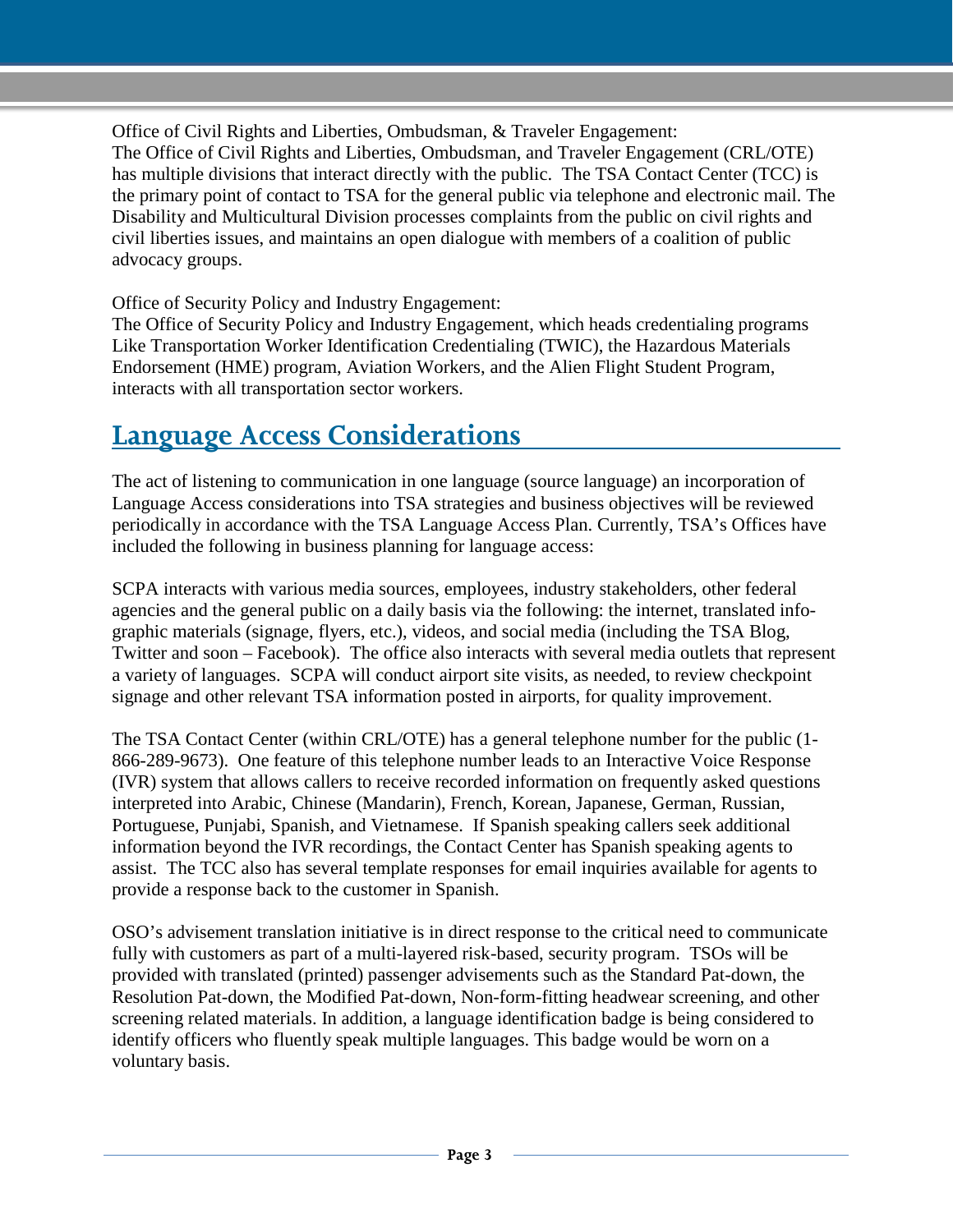TSA's security threat assessment programs like TWIC, HME, and Aviation Workers interact with many diverse transportation workers and take language access into consideration. For example, the TWIC Program's Disclosure Form (which all applicants are required to complete) in addition to being available in English, is available in twelve (12) other languages: Arabic, Simplified Chinese, Farsi, Filipino/Tagalog, Hindi, Khmer, Korean, Punjabi, Russian, Spanish, Urdu, and Vietnamese.

The Multicultural Branch of CRL/OTE can receive, process, and respond to written complaints from the public on civil rights and civil liberties issues in almost any written language.

#### <span id="page-4-0"></span>**Responsible Personnel/Offices and Oversight**

The Assistant Administrator of the Office of Civil Rights and Liberties, Ombudsman, & Traveler Engagement serves as the Language Access Coordinator for TSA. The Multicultural Branch of CRL/OTE is responsible for coordinating the Language Access Plan. The Multicultural Branch also serves as TSA's representative on the DHS Language Access working group and the DHS Efficiency Review working group on Language Services Acquisition.

The activities presented in the Language Access Plan will be implemented by the office(s) most appropriate to provide subject-matter expertise and the Language Access Working Group will coordinate between offices.

The offices represented in TSA's Language Access Working Group are as follows: Office of Civil Rights and Liberties, Ombudsman, & Traveler Engagement Contact Center Branch Disability Branch Multicultural Branch Office of Human Capital Office of Law Enforcement-Federal Air Marshal Service Office of Security Capabilities Office of Security Operations Security Procedures Branch Office of Strategic Communications and Public Affairs Office of Security Policy and Industry Engagement Office of Training and Workforce Engagement

TSA's Language Access Working Group is responsible for periodically developing and updating the TSA Language Access Plan.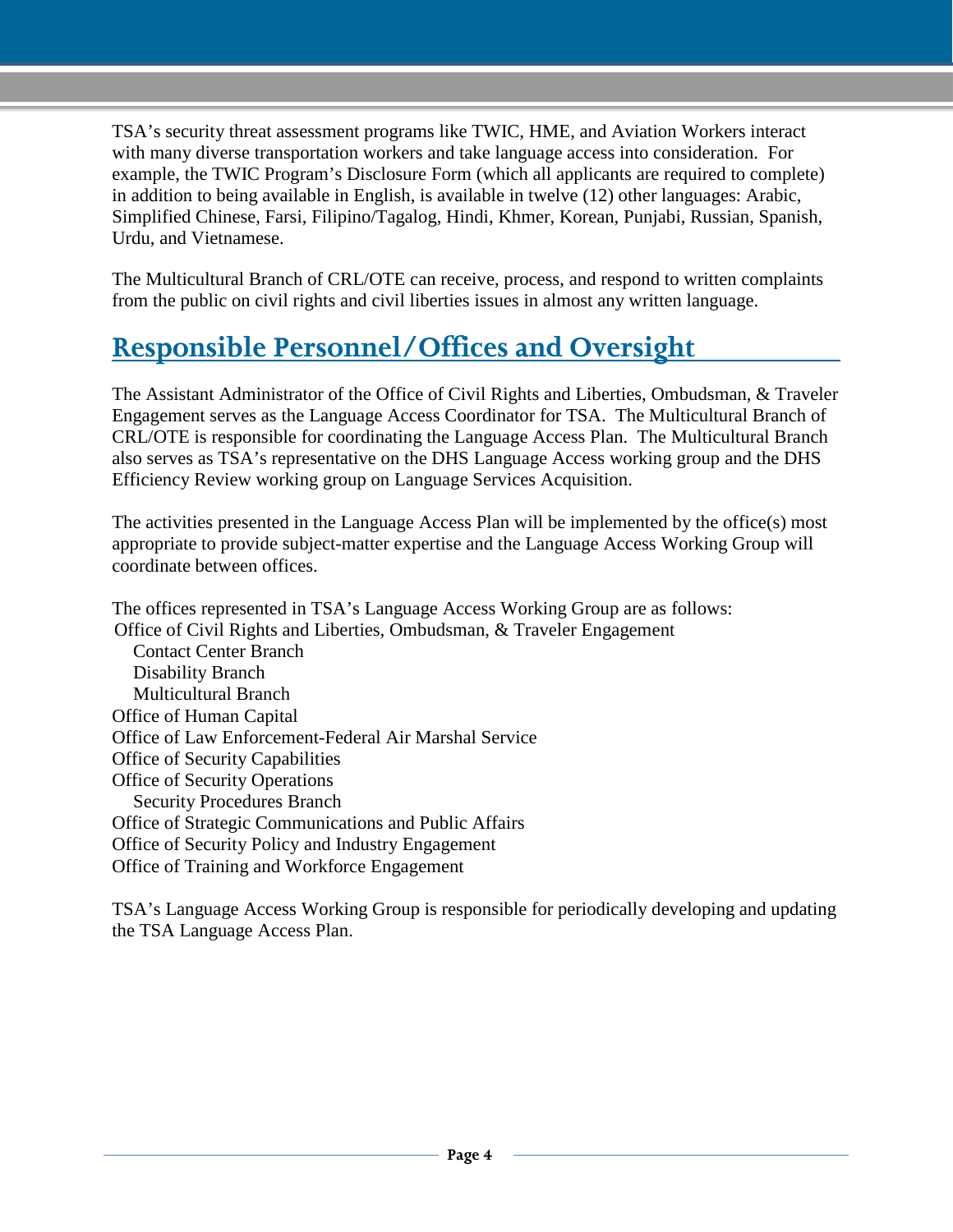#### <span id="page-5-0"></span>**Most Frequently Encountered Languages**

The following are the top 10 most frequently encountered languages for TSA. TSA gathered this information over the past four years through various internal surveys. These top 10 languages will continue to be updated periodically.<sup>[2](#page-5-2)</sup>

- 1. Arabic
- 2. Chinese (Mandarin)
- 3. French
- 4. German
- 5. Japanese
- 6. Korean
- 7. Punjabi
- 8. Russian
- 9. Spanish
- 10. Vietnamese

#### <span id="page-5-1"></span>**Tracking of Frequently Encountered Languages**

The following are the methods TSA uses to obtain and track information about currently available language services and encounters with persons with limited English proficiency:

- The TCC tracks the use of all Spanish-language services, including the number of callers requesting live assistance in Spanish, self-service in Spanish (IVR usage), and the number of times a Spanish email template has been utilized. Currently, the TCC maintains data regarding contact with Spanish-speaking members of the public in the TCC v3.0 database and the IVR Reporting tool.
- OSO's advisement translation initiative will collect data through internal surveys to assess the usage of the tools being tested and the value of the tools in order to provide more effective communication with passengers.
- The Office of Human Capital (OHC) launched an initiative in March, 2013 to identify instances of work-related interactions with persons with limited English proficiency by the HRAccess Help Desk. Due to the low volume of such calls received by the HRAccess Help Desk, OHC will be creating the reports manually on a monthly and quarterly basis, instead of providing an automated means of collecting this data.

Currently, other offices do not track the provision of language assistance services. However, as each Office moves toward providing or supporting language services, each Office will create an

<span id="page-5-2"></span> $2$  OSO currently is preparing translation materials for use in security screening of individuals and their accessible property in a total of 25 foreign languages based on feedback from the airports.  $\overline{a}$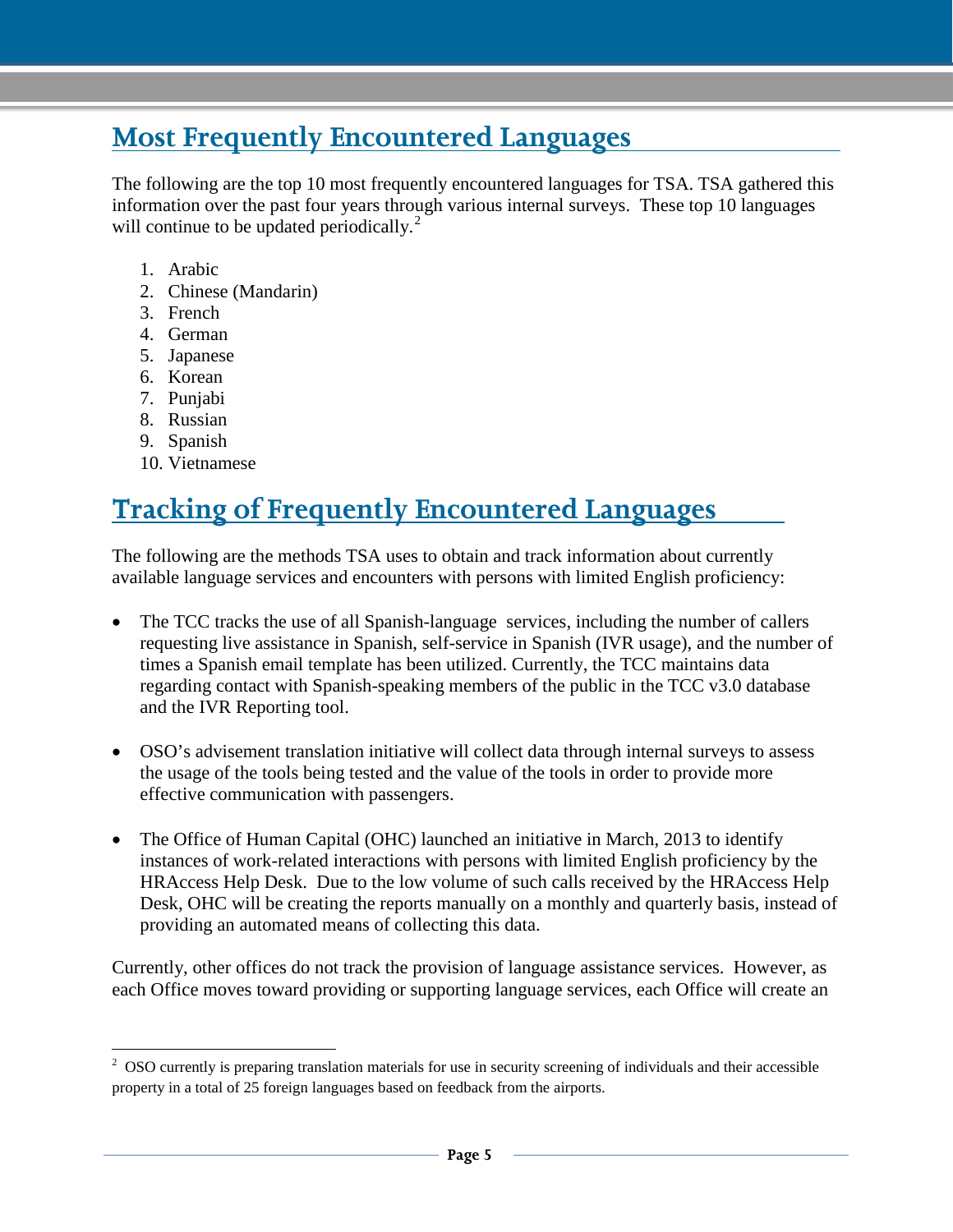appropriate tracking mechanism. The overall maintenance of language access data is task driven and will be updated in the Plan as projects arise.

#### <span id="page-6-0"></span>**Projects: Implemented, Current, and Future**

Language Access Projects that have been implemented are as follows:

- The TCC has expanded its IVR to include 10 additional languages beyond English and Spanish: Arabic, Chinese, French, Korean, Japanese, German, Russian, Portuguese, Vietnamese, and Punjabi.
- OSO has piloted the use of translations of passenger advisements for pat-down and headwear screening into TSA's top 10 languages, as well as English, with positive results. A national roll-out of translated advisements is being prepared and will be disseminated by the end of Fiscal Year 2013.
- SCPA has contracted for translation services for the public website: [www.tsa.gov.](http://www.tsa.gov/)
- CRL/OTE has cultivated relationships with its coalition members and routinely gives updates and solicits feedback regarding language access.
- SCPA has created some universal checkpoint signage/info graphics to assist in overcoming potential language barriers.
- OHC launched an initiative in March 2013 to identify instances of work-related interactions with persons with limited English proficiency at the HRAccess Help Desk.

Language Access Projects that are currently being planned:

- OSO is expanding the advisement translations into the following additional languages based on the results of the pilot initiative: Arabic, Cambodian, Cantonese, French, German, Greek, Haitian Creole, Hebrew, Hindi, Italian, Japanese, Korean, Lao, Mandarin Chinese, Polish, Portuguese, Punjabi, Russian, Spanish, Tagalog, Turkish, Thai, Urdu, Vietnamese
- TWIC is translating an updated Disclosure Form into Spanish.

Language Access Project ideas for the future:

- SCPA will continue to modify universal checkpoint signage/info graphics to assist in overcoming potential language barriers as needed and review for quality improvement.
- SCPA will create an internal communications awareness campaign to educate workforce about Language Access.
- SCPA will post both the Language Access Statement and policy to internet [\(www.tsa.gov\)](http://www.tsa.gov/) and intranet portals.
- SCPA will use social media to disseminate the link to the agency's Language Access statement.
- SCPA will review checkpoint signage and other relevant TSA information posted in airports for quality improvement and review purposes.
- The Multicultural Branch will translate the civil rights/civil liberties complaint form into the TSA top 10 languages and post them on TSA's website.
- TSA will be developing protocols on how to identify persons needing language access and how to obtain the language services reasonably available.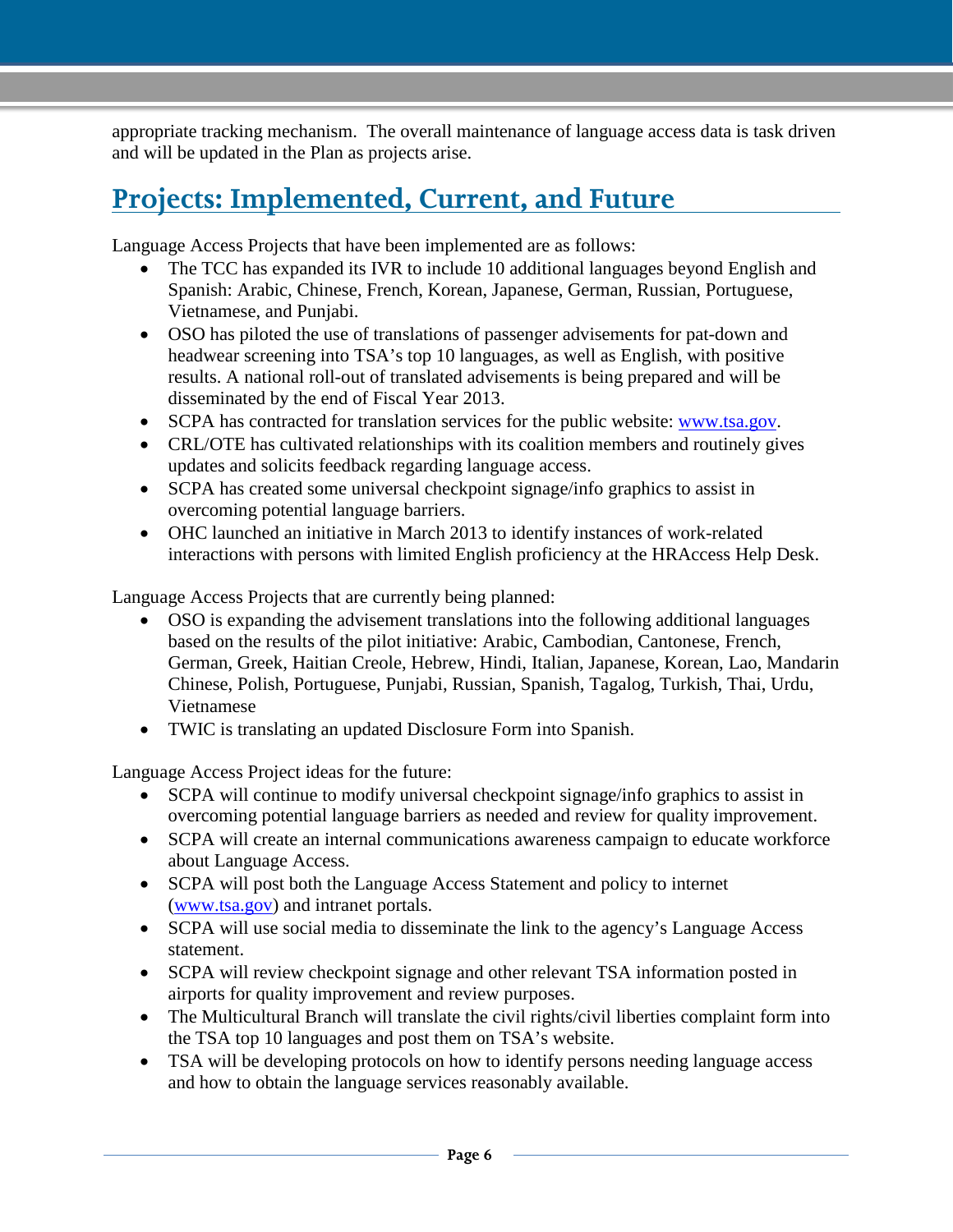The TCC will continue to track trends in data. If there is an increase in frequency in Spanish calls regarding a certain topic, the email template that addresses the topic will be translated into Spanish.

#### <span id="page-7-0"></span>**Language Access Procedures/Protocols**

When CRL/OTE encounters written correspondence in a language other than English, it is translated, processed in English, and the response is translated back into the original language. Both the English and translated response are sent to the writer.

OSO plans to provide standard procedures that give specific instructions to the workforce on how to use the written advisement translations.

#### <span id="page-7-1"></span>**Employee Duties and Development**

Currently, there is no language requirement in any TSA job description. TSA may begin assessing job descriptions by first conducting a survey of all 450+ airports to identify where the need for language requirements would be most beneficial, and to develop a strategic plan to address that need (as applicable).

The use of written translations of specific passenger advisements will not add new responsibilities for TSOs. Translation materials and standard procedures for use of the translations will be provided to assist TSOs in carrying out their current duty to provide such advisements as required.

#### <span id="page-7-2"></span>**Training**

TSA will ensure that all of its employees receive training on language access responsibilities, e.g., using the advisement translations. An internal campaign, starting with the TSA Language Access Plan, will be the first step in providing the workforce information on the services available, how to identify a need for the services, and how to provide them to the public.

#### <span id="page-7-3"></span>**Resources**

TSA is participating in the DHS Efficiency Review Initiative on Language Services Acquisition, in which a cross-Component Integrated Project Team is developing a portfolio of vehicles to acquire language services, including a DHS-wide Blanket Purchase Agreement. The TSA Language Access Working Group will be kept advised of any developments as they arise since the Language Access Working Group Coordinator is also on this DHS Efficiency Review working group.

Currently, only some TSA Offices have a budget line item specifically for language access provisions, including language training, through existing resources.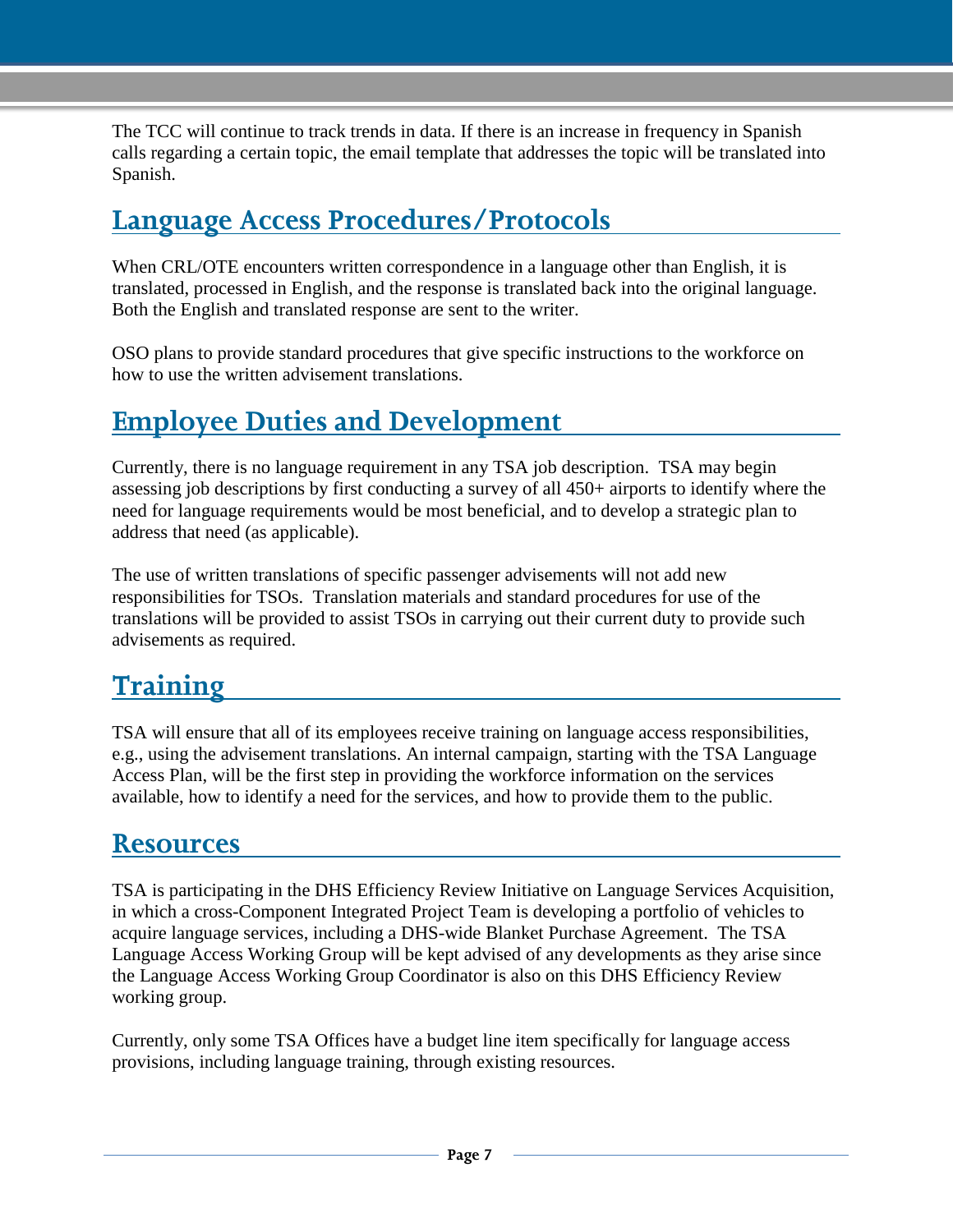#### <span id="page-8-0"></span>**Notice to LEP Persons**

The TCC provides notice in the introductory message on the general call-in number that assistance is available in English and Spanish.

There will be a sign stating, "Written Translations Available," translated into the available languages, posted in the screening checkpoint area to inform individuals that translations are available in these languages for specific screening advisements or procedures.

#### <span id="page-8-1"></span>**Procedures for Quality Control**

TSA measures quality control in translation contracting by requesting back-to-front translations in each translation contract, which means that the document will be translated from English to another language and from that language back to English by different people. The DHS Efficiency Review Initiative will also review quality control in contracting.

The TCC's bilingual agents are recorded and reviewed weekly by on-site quality control agents. In addition, TSA headquarters staff conduct quality reviews for and evaluate the level of service of the Spanish language calls and emails.

Due to the low volume of such calls at the HRAccess Help Desk, the OHC will be creating the reports manually on a monthly and quarterly basis, instead of providing an automated means to collect this data.

#### <span id="page-8-2"></span>**Outreach to LEP Communities**

CRL/OTE has cultivated relationships with TSA's Coalition members and plans to conduct outreach for the purpose of assessing TSA's language services in the next calendar year.

Representatives of OSO who attend working groups of passenger stakeholders and customer service personnel in airports regularly hear issues and gather important information and feedback from the traveling public. OSO will provide information related to ongoing efforts to improve language services to CRL/OTE and members of the TSA Language Access Working Group.

#### <span id="page-8-3"></span>**Monitoring and Performance Measures**

There will be occasional internal surveys to monitor and evaluate the use of the advisement translations by OSO. TSA will also seek public feedback as part of its efforts to monitor language access.